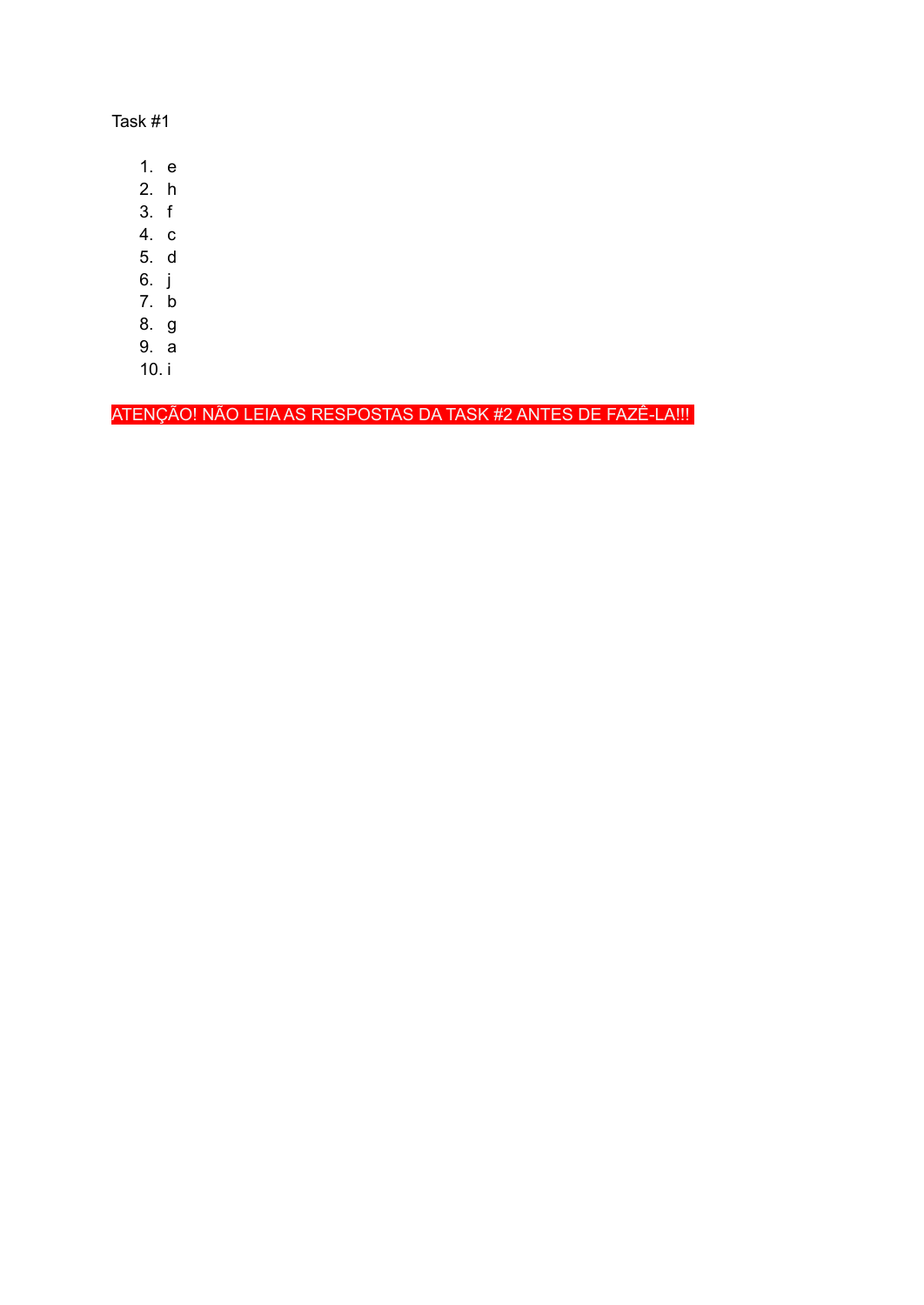Task #2

1. What is the main idea of the video? (sample answers)

Mining asteroids is something humans can do We can stop mining the Earth once we start mining the asteroids There is a way to mine rare elements without harming the Earth

2. What is that we take for granted, according to the video?

The progress and wonderful machines we have, like powerful computers (<https://youtu.be/y8XvQNt26KI?t=9>)

3. What is being harmed by the mining industry, according to the video?

Biodiversity, workers and locals, [\(https://youtu.be/y8XvQNt26KI?t=33\)](https://youtu.be/y8XvQNt26KI?t=33)

4. What are leftovers, according to the video?

Asteroids (<https://youtu.be/y8XvQNt26KI?t=64>)

5. What is becoming more feasible, according to the video?

Space travel (<https://youtu.be/y8XvQNt26KI?t=83>)

## ATENÇÃO! NÃO LEIA AS RESPOSTAS DA TASK #3 ANTES DE FAZÊ-LA!!!

SAMPLE ANSWERS

1. Have you ever bought or done anything that was worthless to you? What was it? How did you feel about it?

Yes, I have. Once, I bought a blender to make smoothies, but the blades wouldn't break the ice cubes because it was really weak. I felt like I threw my money away. It was horrible!!! =/

2. Have you ever spun around so quickly that made you feel unwell? What was it? What happened next?

Yes. I was at a party and I had a few drinks and my friends made me spin around with my head down. Then, when I looked up again, I had to run to the toilets

3. What do you do when someone is coming towards you looking at their mobile phone? Why do you do that?